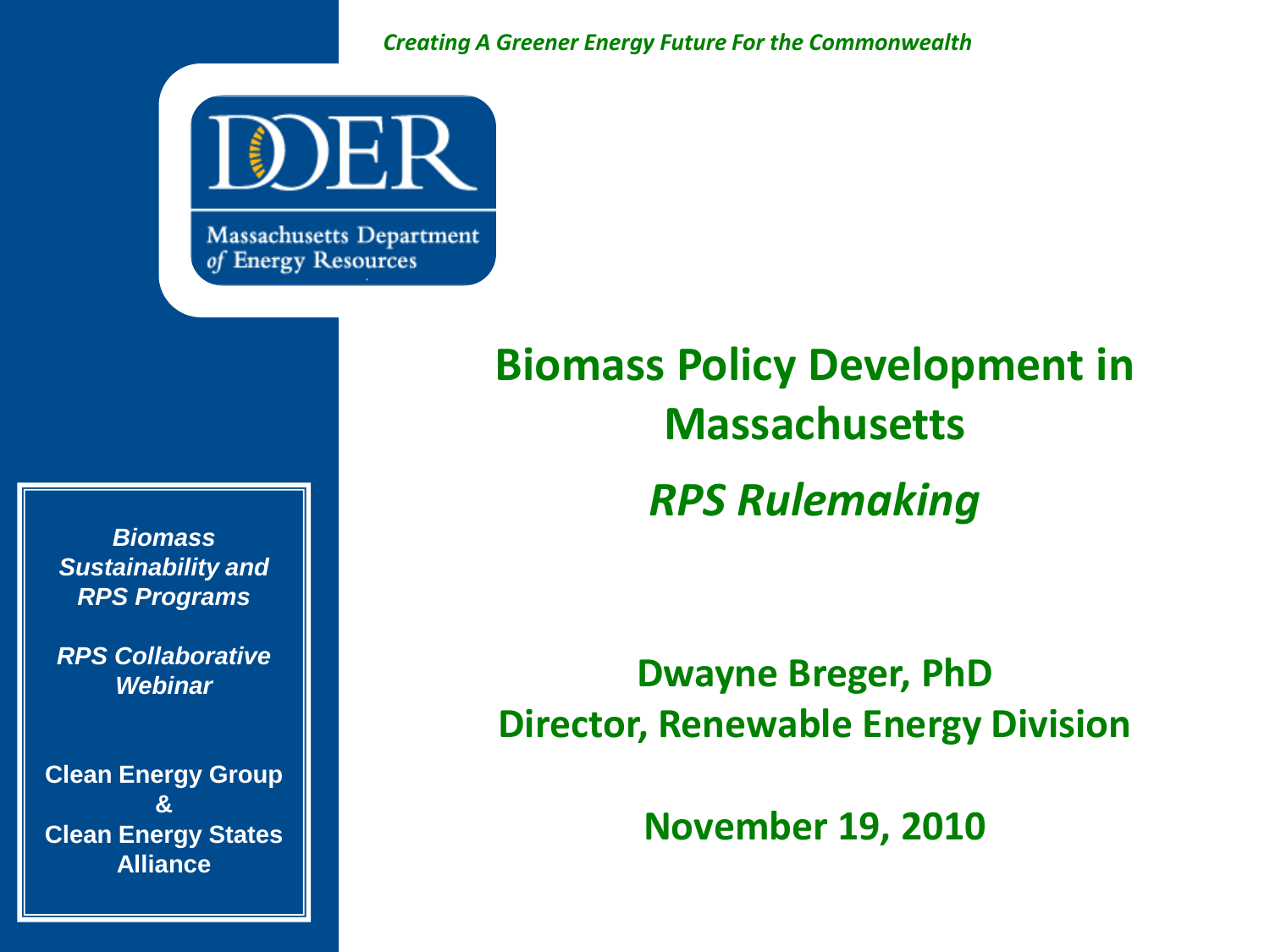## **Primary Drivers for Clean Energy Policy**

### • **Green Communities Act**

- $\triangleright$  Expands EE delivery mechanisms and goals
- $\triangleright$  RPS expansion and strengthening targets
- $\triangleright$  Net metering provisions
- Wind Siting Commission
- **Global Warming Solutions Act**
	- $\geq 2020$  commitments 10-25% below 1990 levels
	- $\geq 2050$  commitments 80% or more below 1990 levels

### • **Oceans Management Act**

- $\triangleright$  Provides zoning-like planning of state waters
- $\triangleright$  Identifies presumptive areas for wind development

### • **Clean Energy Biofuels Act**

- $\triangleright$  Mandate for advanced biofuels
- $\triangleright$  Paves way for transition to LCFS



of Energy Resources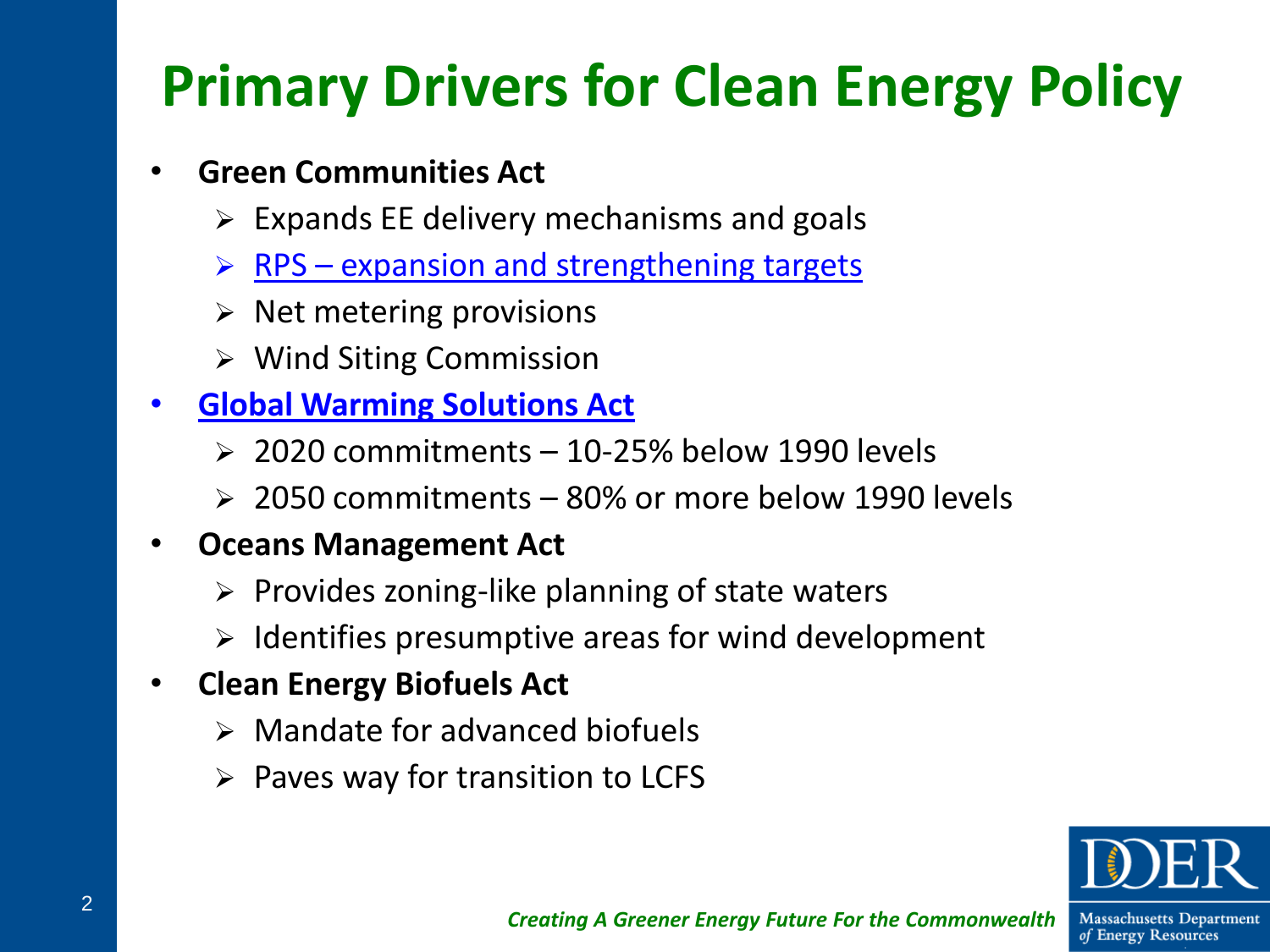### **MA Class I RPS Program Success**





**Massachusetts Department** of Energy Resources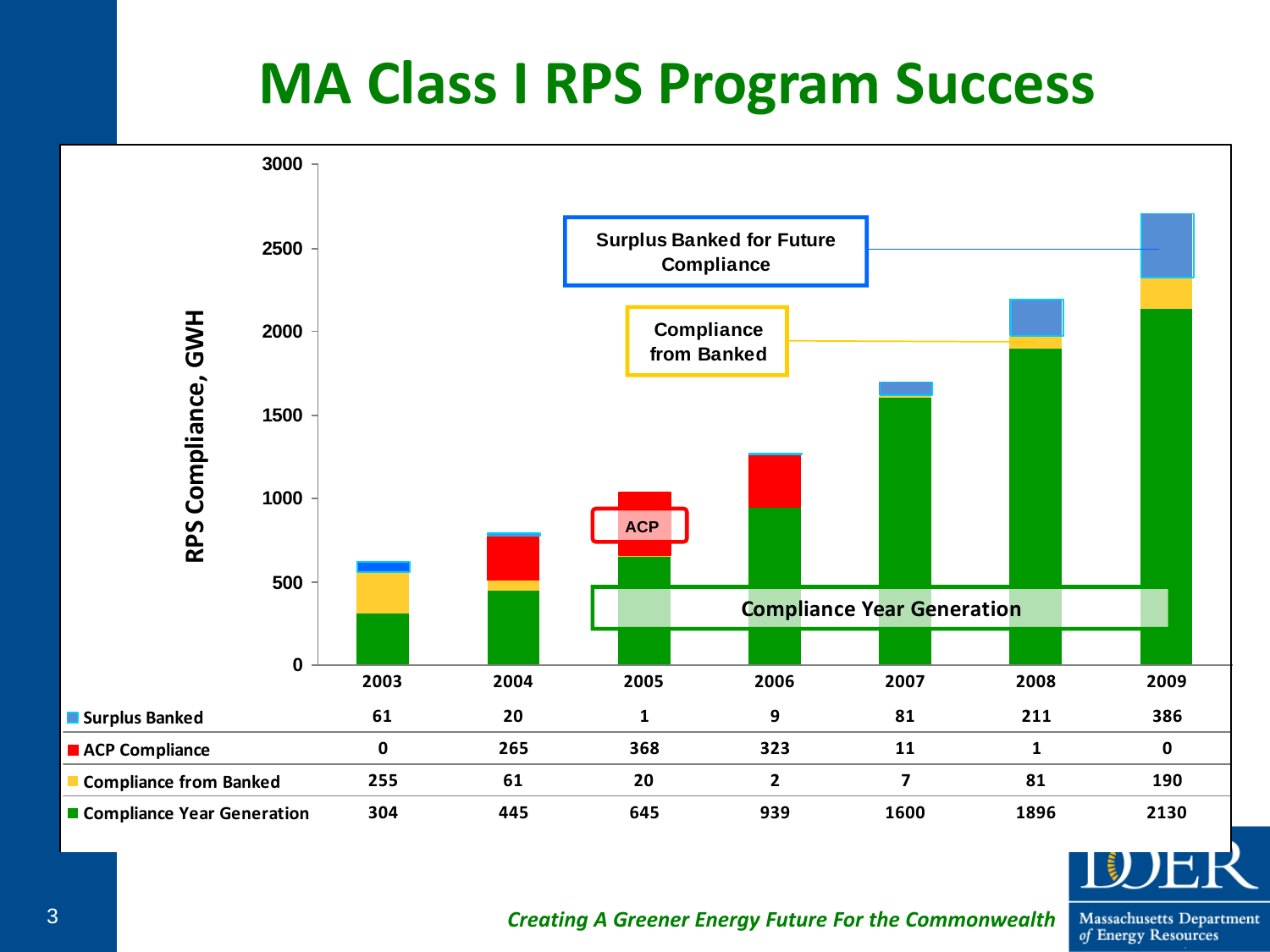## **MA RPS Class I Compliance Trend By Technology**



4 *Creating A Greener Energy Future For the Commonwealth*

**Massachusetts Department** of Energy Resources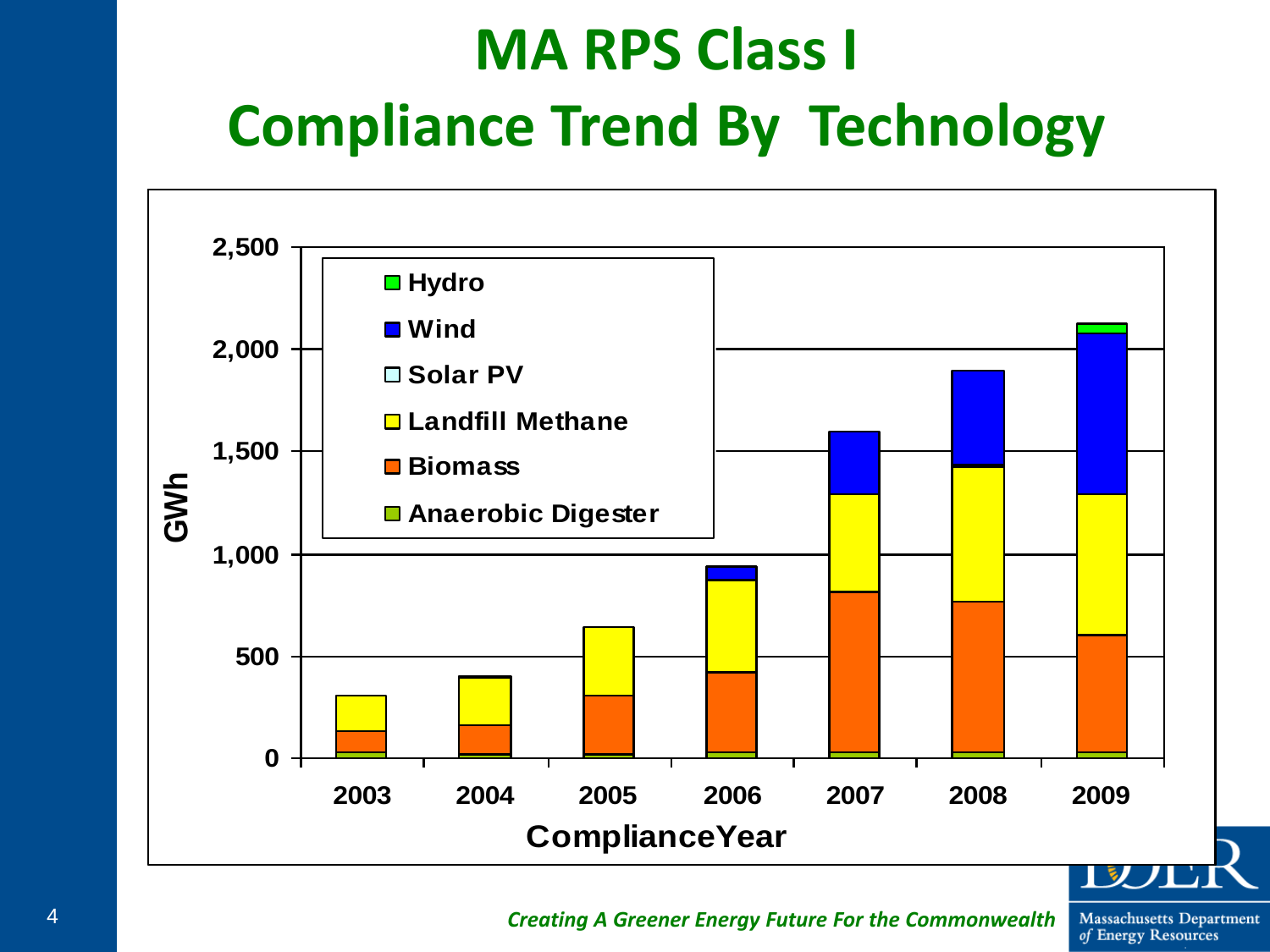# **Biomass – Observations**

#### **What's good about biomass?**

- Biomass presents a large indigenous energy resource in MA.
- Biomass can be effectively used for non-intermittent baseload power generation, and for CHP, heating, district energy, and cellulosic biofuels offers a non-fossil substitute for coal and fuel oil.
- Biomass creates substantial local and sustained economic development.

#### **What's problematic about biomass?**

- Biomass has air emissions.
- Biomass has the potential to impacts forests and calls for strict forest harvesting regulations and broader forest policy to maintain full range of forest services for nature and humans.
- Biomass is a finite resource, and total demand pressure on forests needs to be properly constrained.

#### **What's not well understood about biomass?**

• What are net impacts of biomass on carbon emissions, and how does forest management and the allowable re-sequestration timeframe impact this assessment?



**Massachusetts Department** of Energy Resources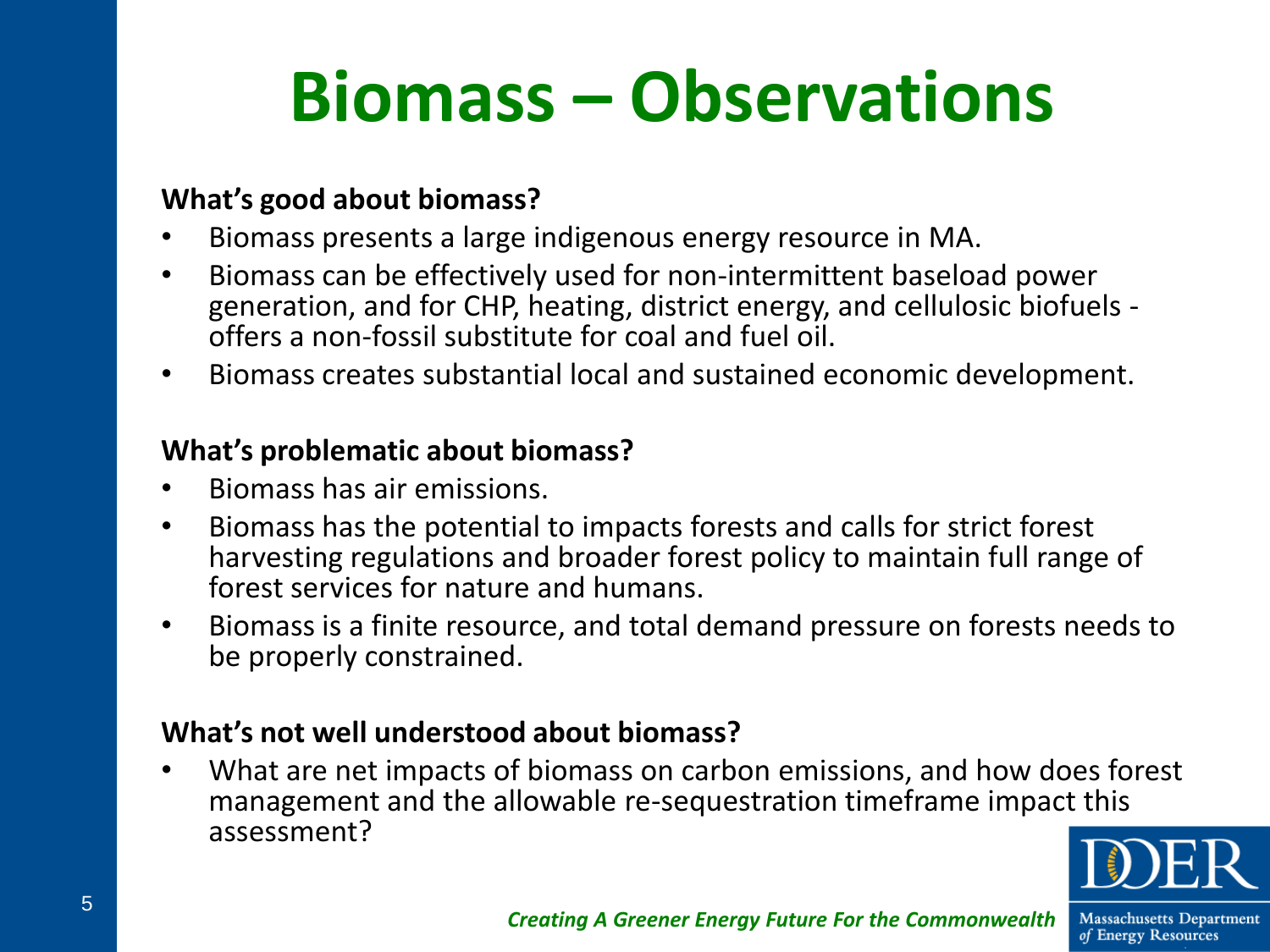## **Massachusetts Approach**

**Department of Energy Resources Executive Office of Energy and Environmental Affairs Department of Environmental Protection Department of Conservation and Recreation**

**Step back …. study science …. establish prudent policy …. move forward**

- EEA Secretary asked DOER to integrate forest "sustainability" criterion in RPS regulations for eligible biomass fuel
- DOER enacted suspension of new RPS qualifications for woody biomass units
- DOER commissioned comprehensive science-based study of forestry and carbon accounting issues (the "Manomet Study"). Completes Public Meetings and comments on study.
- DOER files draft proposed revisions to the RPS regulations pertaining to the eligibility of biomass units.



of Energy Resources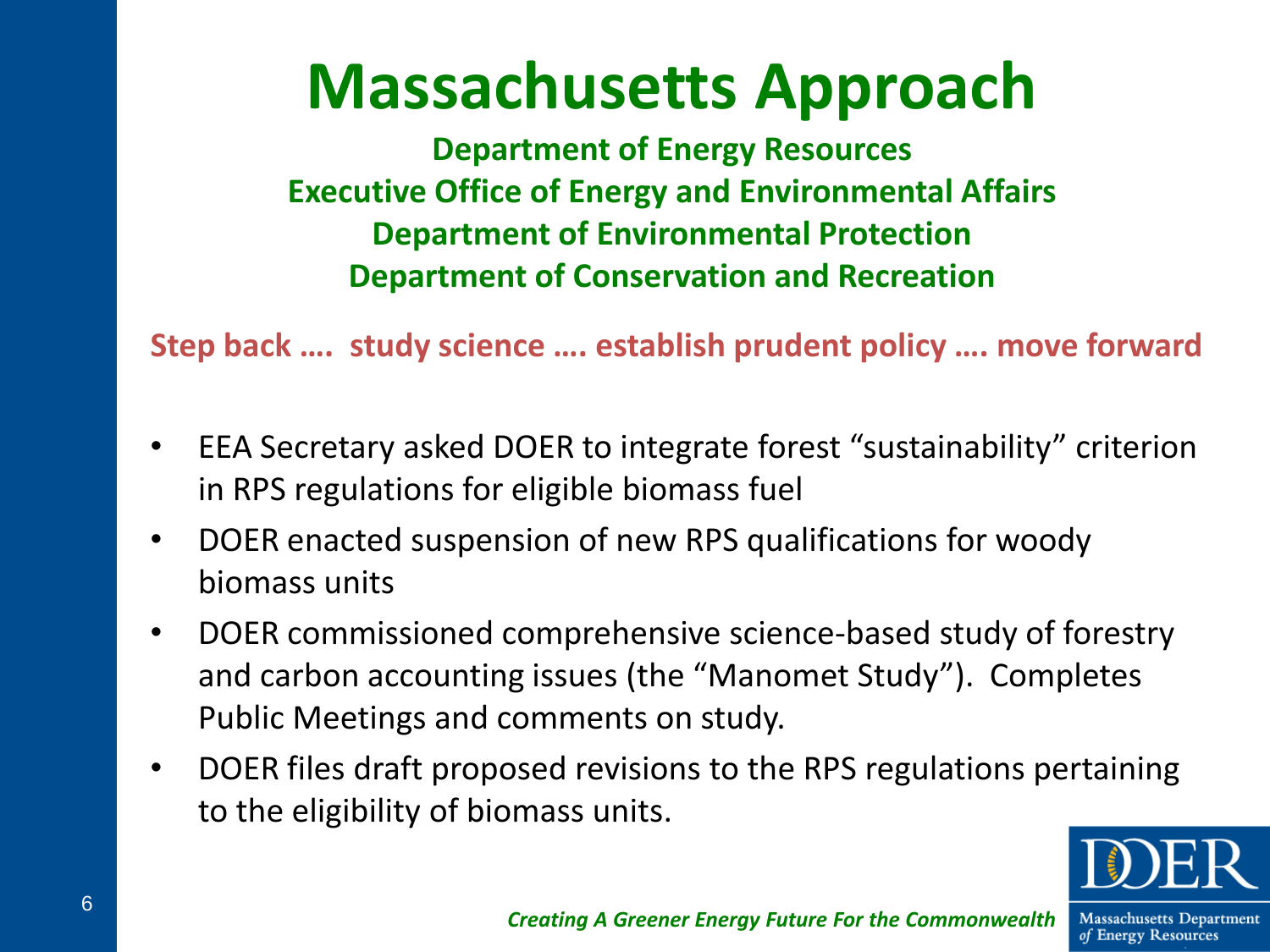## **RPS Biomass Rulemaking Key Components: Eligible Biomass Fuel**

- Forest Derived Residues
	- Harvesting residues (tops/branches not used for products)
	- Unacceptable Growing Stock
	- Thinnings to improve timber stand
	- Removals to improve regeneration goals, including invasive species

*Forest Derived Residues limited to 15% of total removal of timber products by weight for forest nutrient retention.*

- Forest Salvage
	- Downed storm damage
	- Control of pest infestations
- Non-Forest Derived Residues
	- Primary/secondary forest products industry residues
	- Land clearing for land use change
	- Clean yard/wood wastes (prunings, road/park maintenance
- Dedicated Energy Crops



**Massachusetts Department** of Energy Resources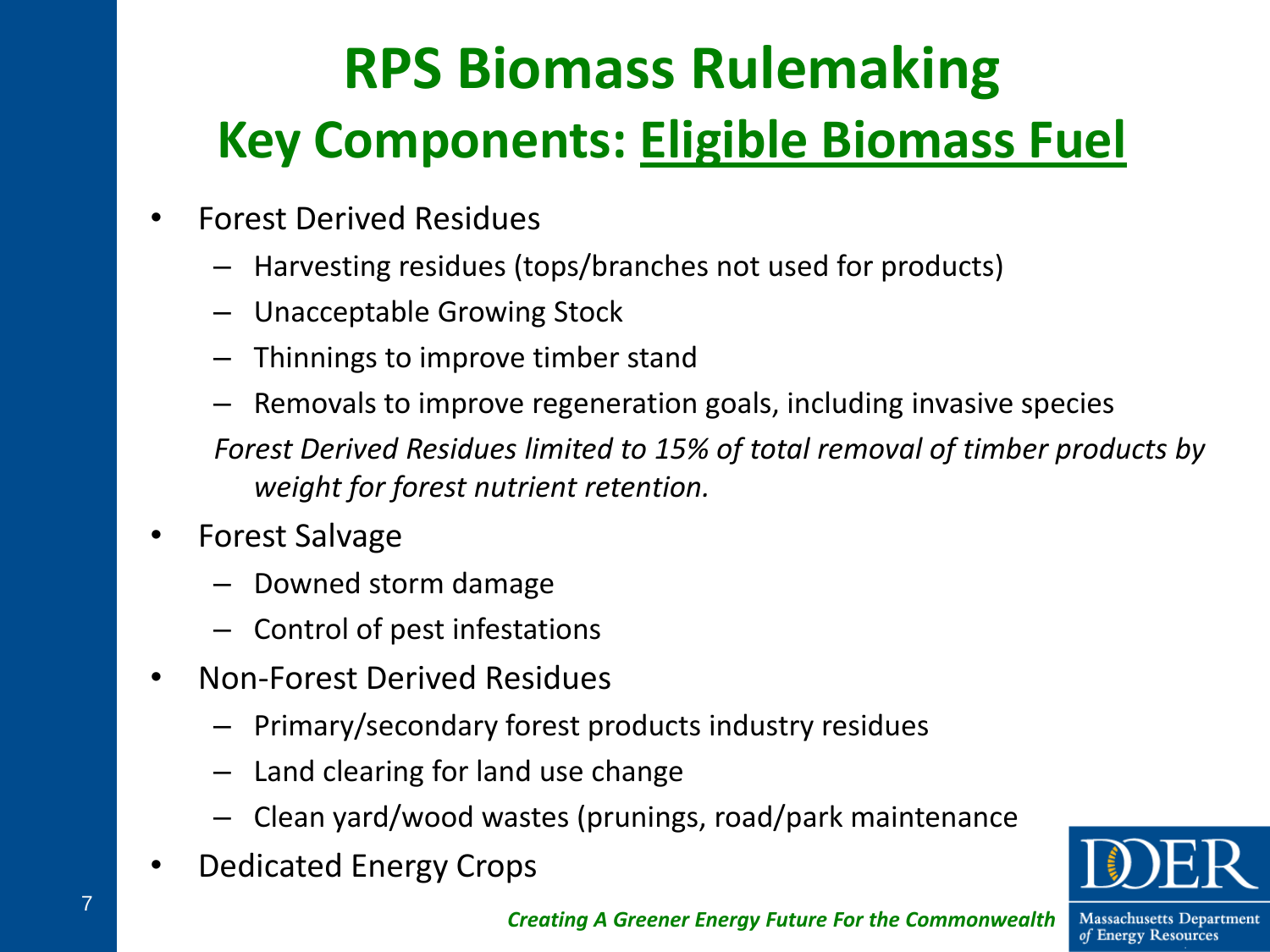### **RPS Biomass Rulemaking**

### **Key Components: Fuel Certification/Tracking**

- *Biomass Fuel Certificate* accompanies eligible fuels and provided to DOER quarterly by qualified Units.
- For forest derived eligible biomass, harvest site is provided an *Eligible Forest Residue Tonnage Report* prepared by certified forester approved/trained by DOER that stipulates the total number (tons) of *Biomass Fuel Certificates* that can be removed from the site.
	- DOER will provide further Guidance and spreadsheet methodology for this purpose
- Advisory Panel will monitor tracking and verification procedures and provide findings/recommendations to DOER.
- Forest Impact Assessment will be conducted every 5 years.



**Massachusetts Department** of Energy Resources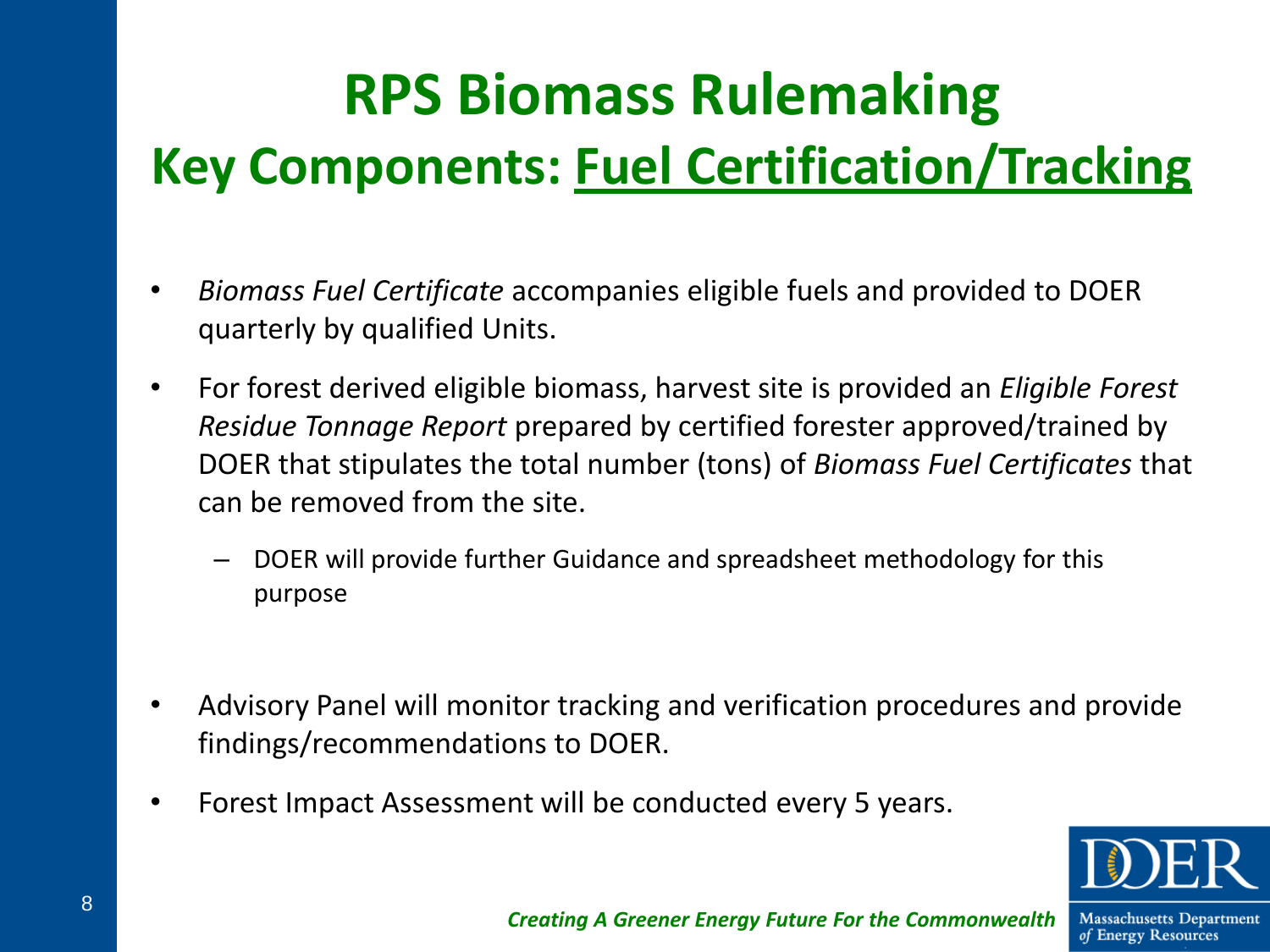### **RPS Biomass Rulemaking Key Components: Overall Efficiency**

- Generation Units must meet Minimum Overall Efficiency Criterion
- Overall Efficiency calculated as:

(Electric + Thermal + Bio-Products Energy Output) / Biomass Input Fuel

- Units provided RECs based on Quarterly Performance
	- Units must achieve at least a 40% Overall Efficiency
	- 40% Overall Efficiency earns one-half REC credit per MWh
	- 60% and greater Overall Efficiency earns full REC credit per MWh
	- $-$  REC credit ramps up from  $\frac{1}{2}$  to full credit between 40 and 60% efficiency.



of Energy Resources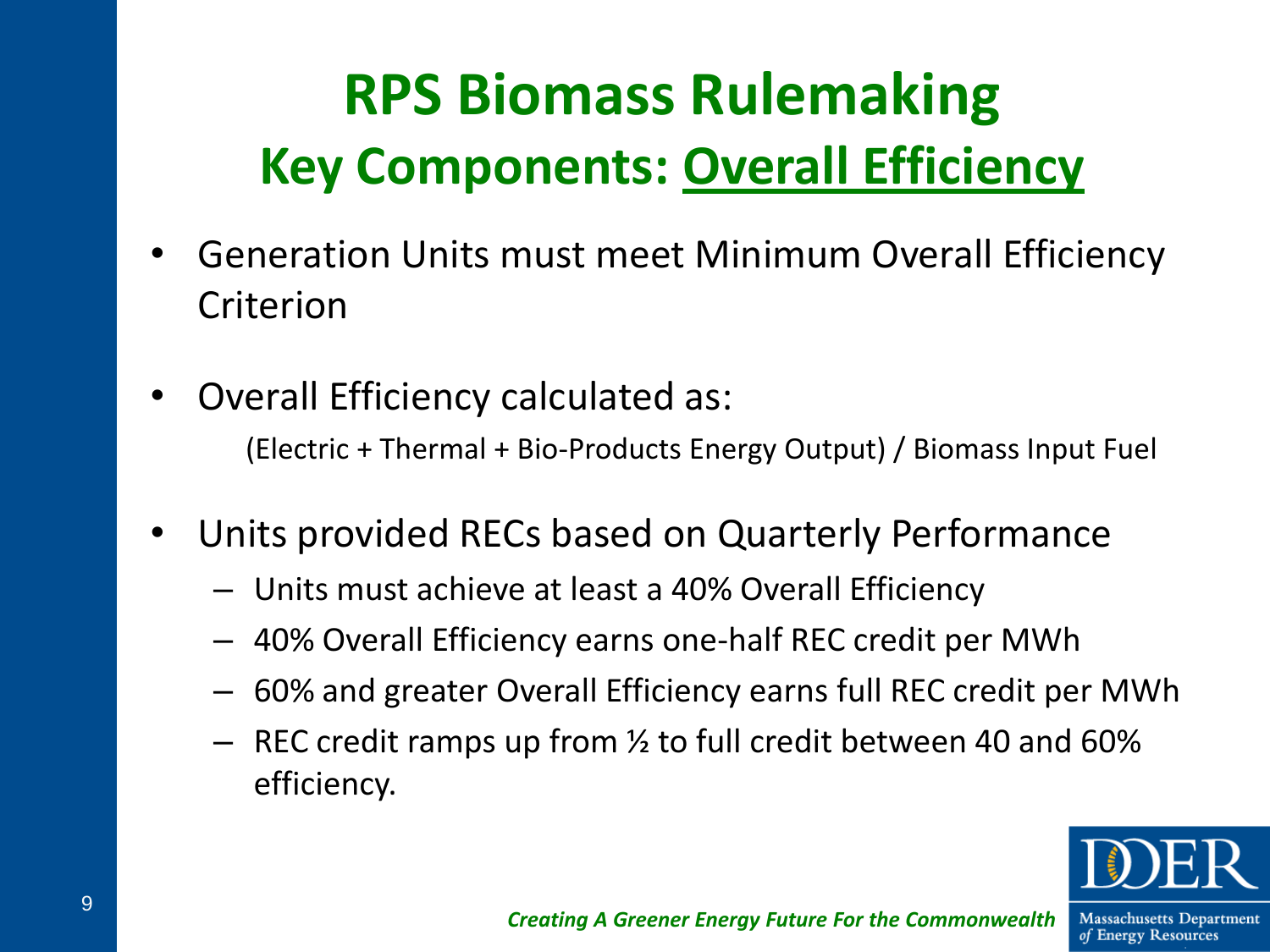### **RPS Biomass Rulemaking**

### **Key Components: Previously Qualified Units**

- Existing terms of Statement of Qualifications remain in effect through 2012.
- Starting in 2013, Units must utilize Eligible Biomass Fuels to remain qualified through 2014.
- Beginning 2015, all criteria must be met to remain qualified.



of Energy Resources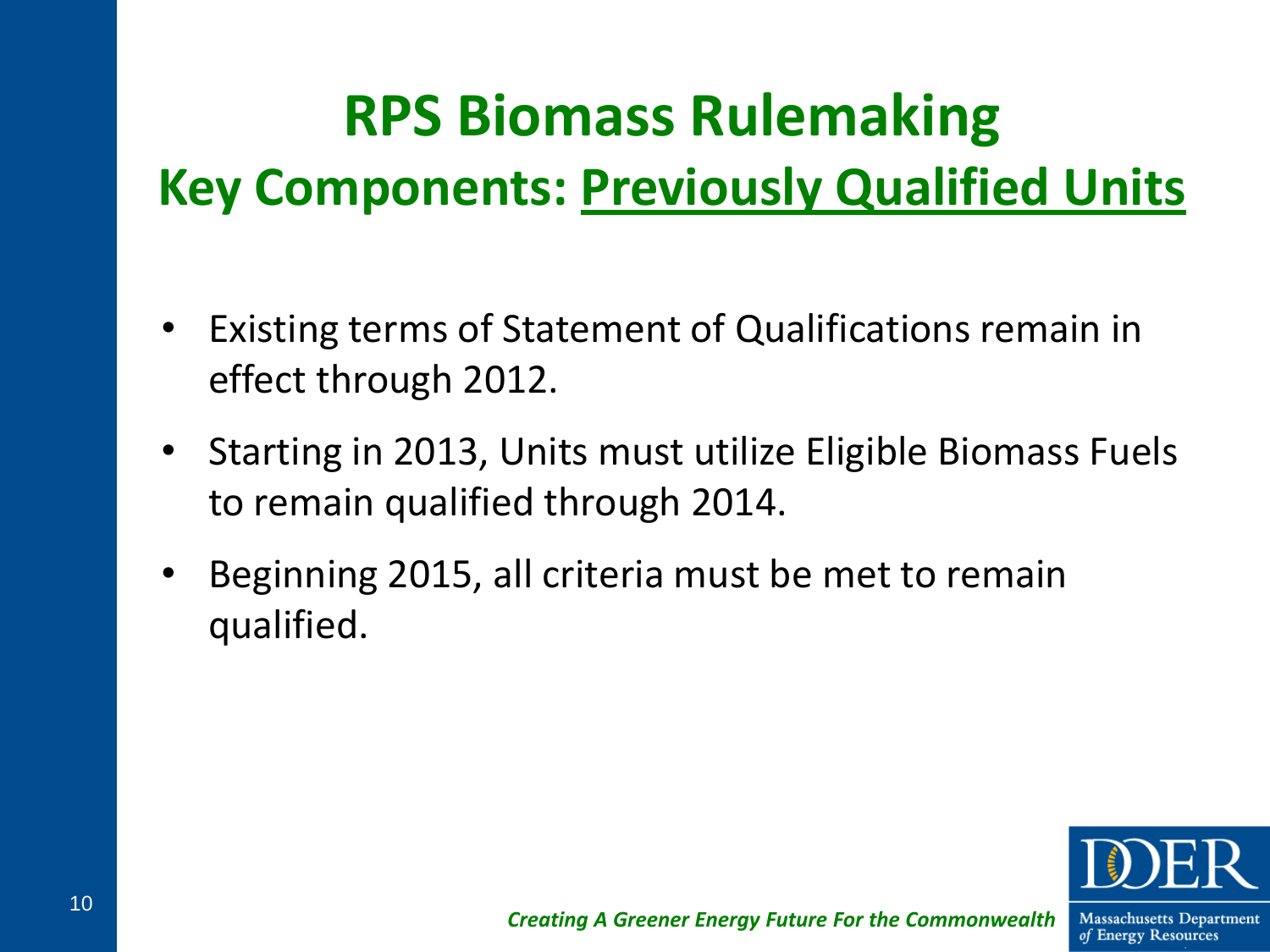## **RPS Biomass Rulemaking Process and Timetable**

- DOER filed draft proposed regulations on September 17<sup>th</sup> and held two Public Hearings on October 15<sup>th</sup>
- DOER is in receipt of nearly 500 written comments (available on DOER website)
- DOER will file proposed final regulations with Legislature soon
- Following review by Legislative Committee, DOER will promulgate final regulations



of Energy Resources